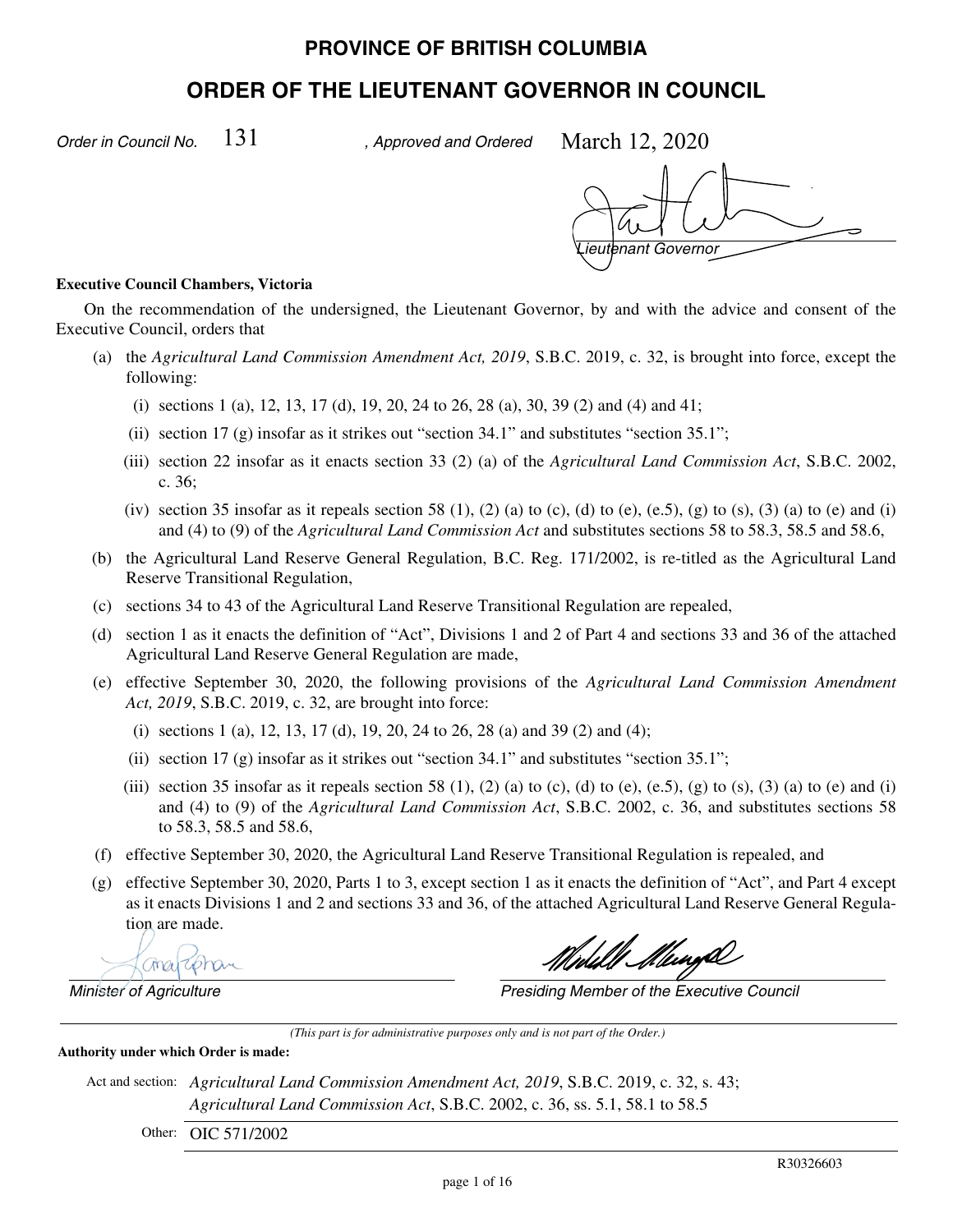# **AGRICULTURAL LAND RESERVE GENERAL REGULATION**

# *Contents*

### **PART 1 – INTERPRETATION**

- 1 Definitions
- 2 Interpretation

### **PART 2 – PERMITTED SUBDIVISIONS**

- 3 Subdivision permitted on determination by approving officer
- 4 Subdivision of lands under final agreement permitted
- 5 Registrar of Titles may accept deposit of permitted plans

#### **PART 3 – PROCEDURES FOR PROPOSALS AND APPLICATIONS**

#### **Division 1 – General Procedures**

- 6 Applications and application fees
- 7 Payment by commission for comments or information
- 8 Local or first nation government review
- 9 Procedures at meetings and public hearings
- 10 Notice of action
- 11 Fees if action of official required
- 12 Publishing the status of applications

#### **Division 2 – Commission Proposals and Local and First Nation Government Applications for Inclusion or Exclusion**

- 13 Proposals by commission
- 14 Applications by local or first nation government applicants
- 15 Notice of public hearing

#### **Division 3 – Public Body Applications for Exclusion**

- 16 Public body applicants
- 17 Exclusion applications by public body applicants
- 18 Responses to exclusion applications
- 19 Public hearing and public information meeting

#### **Division 4 – Commission Meeting on Exclusion Application**

- 20 Commission meeting
- 21 Evidence presented at meeting

#### **Division 5 – Other Applications**

- 22 Transportation and utility use applications
- 23 Fill placement applications

#### **PART 4 – GENERAL**

#### **Division 1 – Commission Members and Duties**

- 24 Definition
- 25 Residency information
- 26 Determining residency in administrative region
- 27 Mapping of agricultural land reserve boundaries
- 28 Reports to minister
- 29 Publishing reports

#### **Division 2 – Enforcement**

30 Penalties for contraventions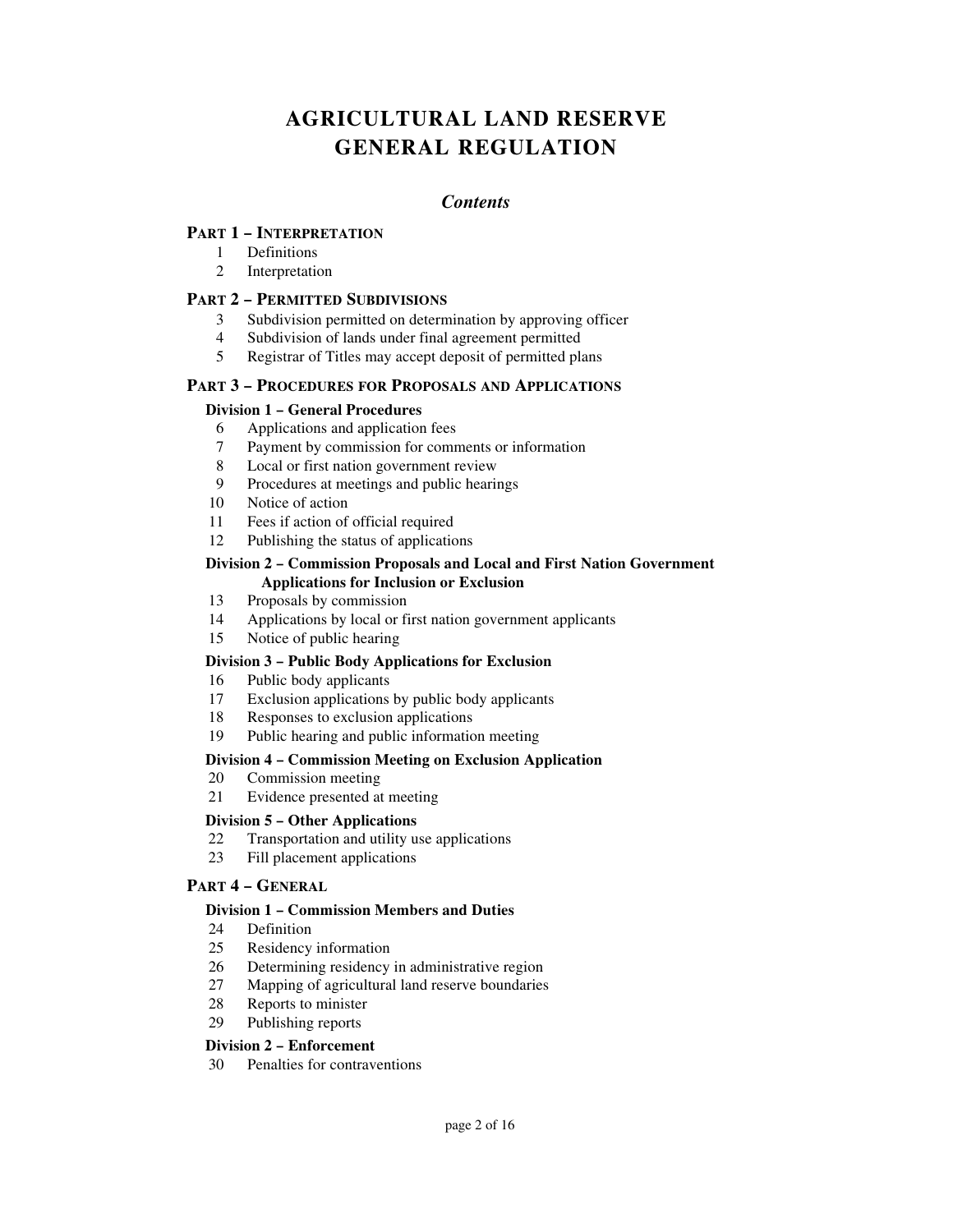- 31 Notice of action
- 32 Giving a notice of action

#### **Division 3 – Other Matters**

- 33 Service and receipt of notice and records generally
- 34 Notice of statutory right of way
- 35 Fee if notice of intent to remove soil or place fill
- 36 Delegation to oil and gas commission

# **PART 1 – INTERPRETATION**

# **Definitions**

**1** In this regulation:

**"Act"** means the *Agricultural Land Commission Act*;

- **"applicant"** includes an agent of the applicant;
- **"approving officer"** means an approving officer or other person described in section 18 (5) *[restrictions on approving land uses or subdivision]* of the Act;

**"local or first nation government applicant"** means an applicant who

- (a) is a local government or first nation government, and
- (b) is making an application with respect to land over which the applicant has jurisdiction;
- **"public body applicant"** means an applicant described in section 16 *[public body applicants]*;
- **"public hearing"** means a public hearing held for the purposes of section 17 (2), 29 (2) or 30 (2) *[inclusions or exclusions of land]* of the Act, as applicable.

# **Interpretation**

- **2** (1) For the purposes of this regulation,
	- (a) a local government has jurisdiction over land if the local government has legislative authority over the land, and
	- (b) a first nation government has jurisdiction over land if the land is, or is part of, the settlement lands or proposed settlement lands, as applicable, for that first nation.
	- (2) For the purposes of section 2 (1) *[application of other Acts]* of the Act, nothing in this regulation is to be interpreted as relieving a person from complying with
		- (a) any other enactment that may apply, or
		- (b) a decision of a responsible authority, including respecting zoning or subdivision, that may apply.

# **PART 2 – PERMITTED SUBDIVISIONS**

#### **Subdivision permitted on determination by approving officer**

**3** (1) A subdivision of agricultural land is permitted for the purposes of the Act if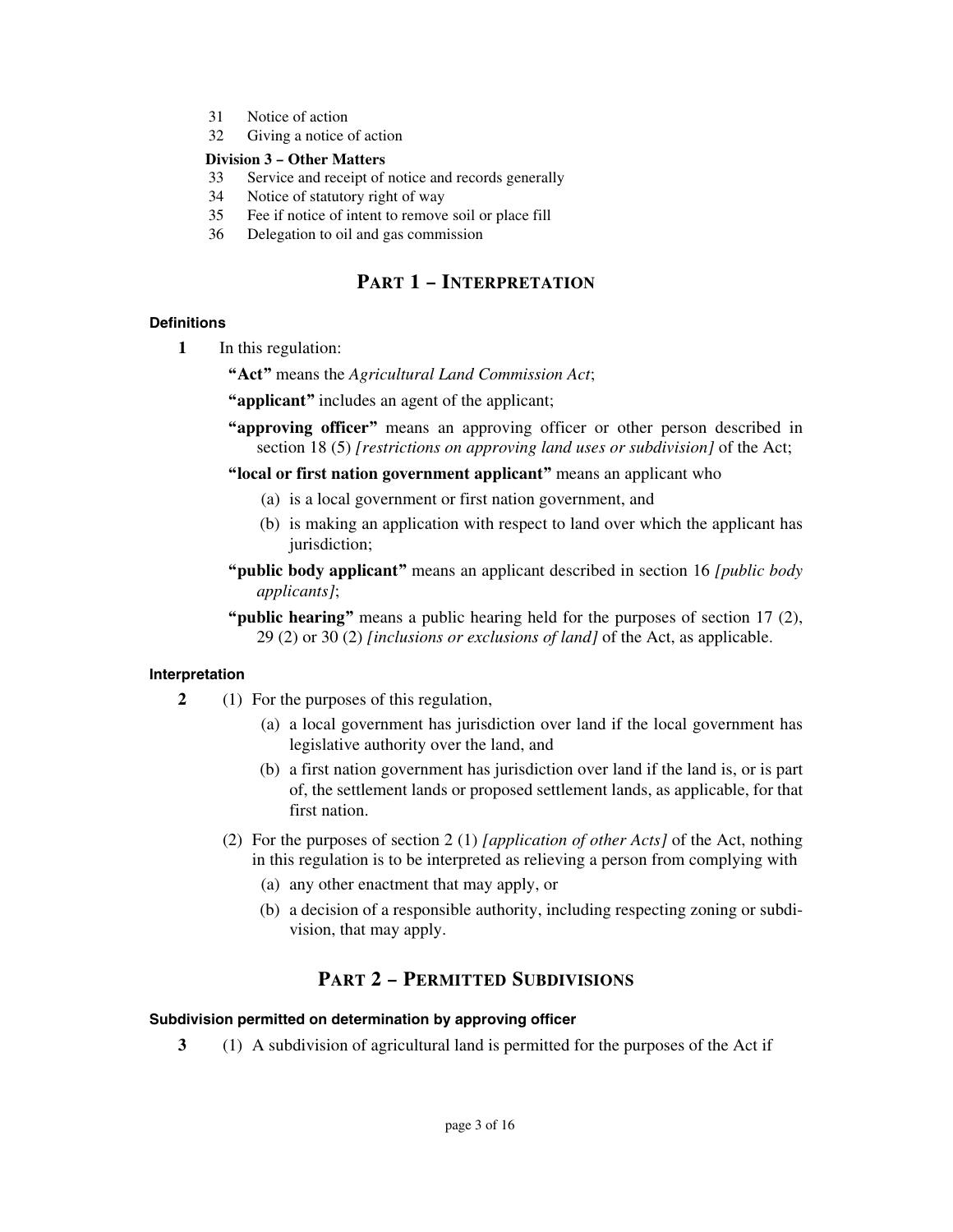- (a) an approving officer determines that the subdivision is of a type referred to in subsection (2), and
- (b) the approving officer
	- (i) indicates the approval by endorsing on the plan of subdivision a certificate in the form required by the commission, and
	- (ii) submits to the commission a copy of the endorsed plan.
- (2) The following types of subdivision are permitted for the purposes of subsection  $(1)$   $(a)$ :
	- (a) a subdivision that does one or more of the following:
		- (i) consolidates 2 or more parcels into a single parcel by eliminating common lot lines;
		- (ii) establishes a legal boundary along the boundary of the agricultural land reserve;
		- (iii) resolves a building encroachment on a property line, if no additional parcels are created;
	- (b) a subdivision for which all of the following conditions are met:
		- (i) the agricultural land to be subdivided involves not more than 4 parcels, each of which is a minimum of 1 ha;
		- (ii) on subdivision, there would be no increase in the number of parcels and no parcel would be less than 1 ha;
		- (iii) the subdivision would allow for boundary adjustments that, in the opinion of the approving officer, will enhance farming on the agricultural land or permit better use of structures used for farming.

# **Subdivision of lands under final agreement permitted**

- **4** (1) In this section:
	- **"lands under a final agreement"** means those lands affected by a plan that a treaty first nation will own in fee simple, as treaty lands or otherwise, in accordance with the treaty first nation's final agreement;
	- **"plan"** has the same meaning as in section 19 (1) *[registration restrictions]* of the Act.
	- (2) A subdivision of agricultural land is permitted for the purposes of the Act if
		- (a) the subdivision results from the registration of an indefeasible title in the name of a treaty first nation to lands under a final agreement, and
		- (b) the registration is
			- (i) effective on the date the final agreement comes into effect, and
			- (ii) in accordance with the final agreement.

#### **Registrar of Titles may accept deposit of permitted plans**

**5** A Registrar of Titles may accept an application for the deposit of a plan referred to in this Part if the applicable conditions of this Part with respect to the subdivision of agricultural land shown on the plan are met.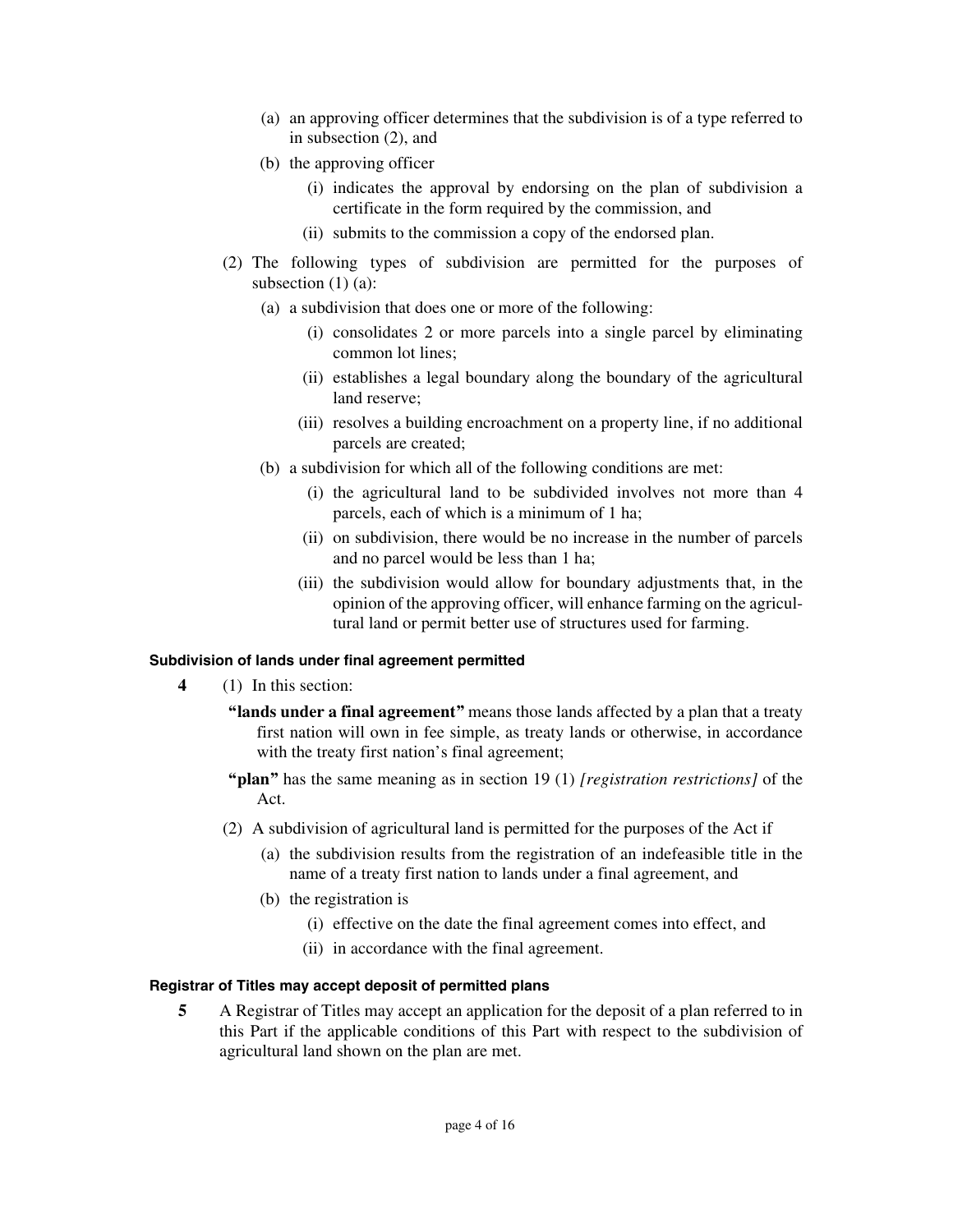# **PART 3 – PROCEDURES FOR PROPOSALS AND APPLICATIONS**

# **Division 1 – General Procedures**

#### **Applications and application fees**

- **6** (1) Subject to subsections (3) and (4) of this section, an applicant may make an application to which section 34 *[local government or first nation government review not required]* of the Act applies by submitting to the commission
	- (a) an application in the form and manner required by the commission, and
	- (b) a fee of
		- (i)  $$1 200$  in the case of an application described in section 34 (1) (a), (b), (c) or (e) of the Act, or
		- (ii)  $$1 500$  in the case of an application described in section 34 (1) (d) of the Act.
	- (2) Subject to subsections (3) and (4) of this section, an applicant may make an application to which section 34.1 *[local government or first nation government review required]* of the Act applies by submitting to the applicable body under that section
		- (a) an application in the form and manner required by the commission, and
		- (b) a fee of
			- (i) \$300 for the purposes of section 34.1 (1) of the Act, or
			- (ii) \$1 200 for the purposes of section 34.1 (3) of the Act.
	- (3) If a fee has already been submitted under section 20.3 (1) (c) (ii) *[soil or fill use]* of the Act in respect of an application, the fee payable under subsection (1) or  $(2)$  (b) (ii) of this section is reduced by \$150.
	- (4) Applicants are exempt from paying application fees in respect of applications to include land in the agricultural land reserve.

#### **Payment by commission for comments or information**

**7** The commission may pay \$200 to each local government or first nation government from which the commission requests comments or information under section 34 (3) *[local government or first nation government review not required]* of the Act.

#### **Local or first nation government review**

- **8** (1) A local government or first nation government that receives an application under section 34.1 *[application procedure if local government or first nation government review required]* of the Act must, in accordance with this section, forward to the commission
	- (a) the application, and
	- (b) the comments and recommendations of the local government or first nation government in respect of the application.
	- (2) The application, comments and recommendations must be forwarded within the following period after the local government or first nation government receives the application: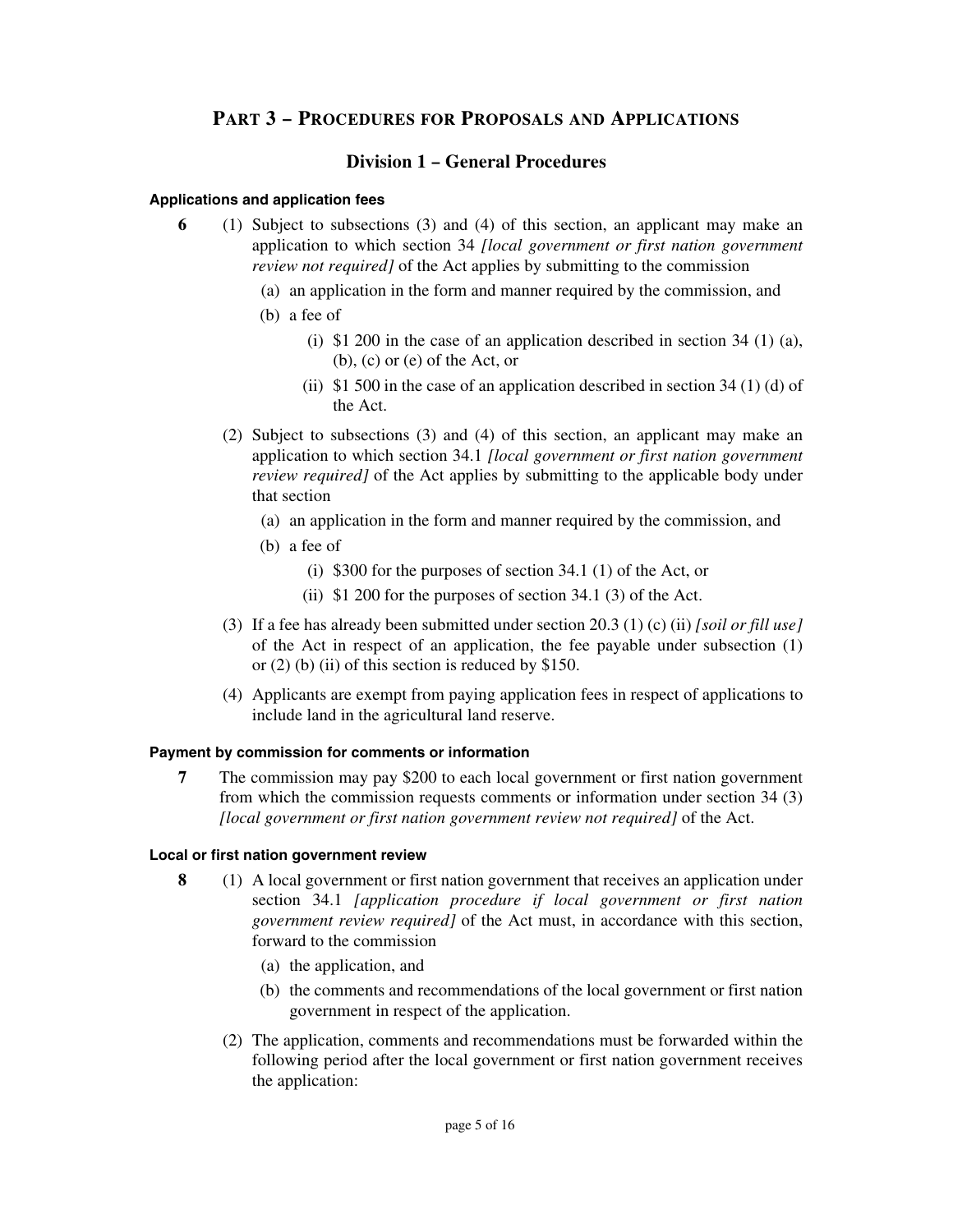- (a) 90 days, if a public information meeting is held under section 19 (b) *[public hearing and public information meeting]*;
- (b) 60 days, if paragraph (a) does not apply.
- (3) The comments and recommendations must be in a form acceptable to the commission and address all of the following that apply:
	- (a) in the case of an exclusion application made by a public body applicant,
		- (i) whether the notice required under section 17 (a) *[exclusion applications by public body applicants]* of this regulation has been given,
		- (ii) whether the resolution or law required under section 29 (4) *[exclusion applications]* of the Act has been made, and
		- (iii) any responses the local government or first nation government received
			- (A) under section 18 *[responses to exclusion applications]*, and
			- (B) through a public information meeting held under section 19 (b), if any;
	- (b) in the case of a use or subdivision application, whether
		- (i) the resolution, if required under section 25 (3) *[applications by owner]* of the Act, has been made, or
		- (ii) the law required under section  $25(3.1)$  of the Act has been made.
- (4) The comments and recommendations may include any other information the local government or first nation government wants the commission to consider concerning the application.

#### **Procedures at meetings and public hearings**

- **9** (1) The commission, a local government, a first nation government or a public body applicant that holds a meeting, public information meeting or a public hearing with respect to an application may, without limiting any other powers of the commission, local government, first nation government or public body applicant,
	- (a) designate the date, time and place for the meeting or public hearing, and
	- (b) adjourn the meeting or public hearing.
	- (2) The commission, a local government, a first nation government or a public body applicant holding a public hearing
		- (a) must give all persons present an opportunity to be heard on matters related to the proposal or application that is the subject of the public hearing, and
		- (b) may, without further notice, allow a proposal or application that is the subject of the public hearing to be amended to accommodate representations made at that public hearing.
	- (3) A member of the commission, a local government or a first nation government who was not present at a public hearing may vote on the proposal or application that was the subject of the public hearing if an oral or written report of the public hearing has been given to the member.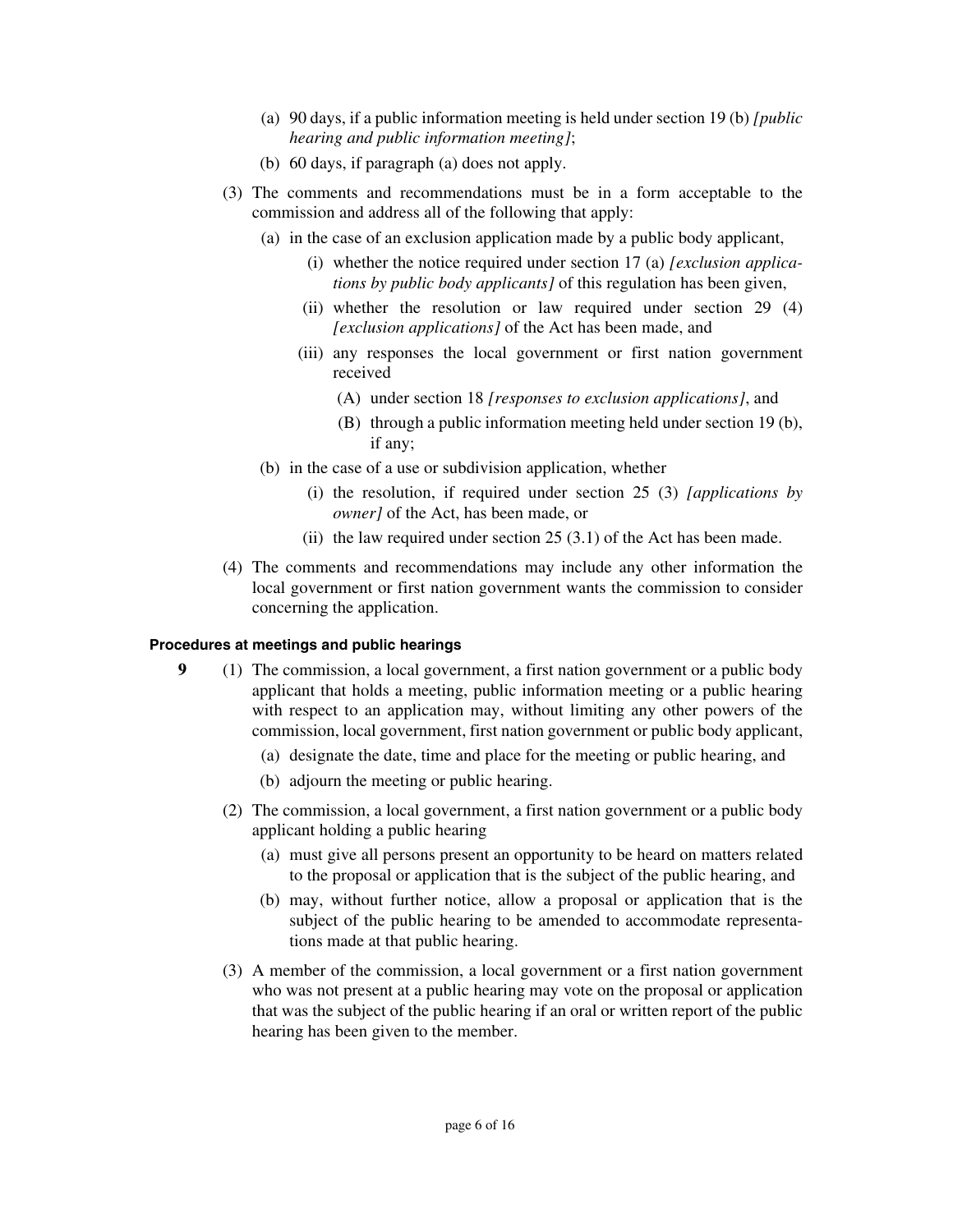#### **Notice of action**

- **10** (1) Without limiting any other requirement under the Act, the commission must give written notice to each applicable person referred to in subsection (2) if the commission does any of the following, whether on the commission's own initiative or on determination of an application:
	- (a) includes, or refuses to include, land in the agricultural land reserve;
	- (b) excludes, or refuses to exclude, agricultural land from the agricultural land reserve;
	- (c) grants, or refuses to grant, permission for a use or subdivision;
	- (d) reverses or varies a decision on reconsideration under the Act.
	- (2) The persons who must receive notice are the following:
		- (a) the applicant;
		- (b) the local government or first nation government that has jurisdiction over the land that is the subject of the action.

#### **Fees if action of official required**

- **11** (1) An applicant must pay a fee in accordance with this section if
	- (a) the commission, on granting an application, imposes a term or condition on the applicant, and
	- (b) the effect of the term or condition is to cause an official to engage in an activity described in this section.
	- (2) At the time that the term or condition is imposed, an applicant must pay a fee as follows:
		- (a) \$350 for each site inspection an official must conduct, unless subsection (3) applies;
		- (b) \$150 for each of the following that an official must administer, process, prepare, review, execute, file or register, other than in the context of an application:
			- (i) a contract or similar legal instrument, report, survey, map or a form of security;
			- (ii) a record that must be approved, filed or registered under an enactment;
			- (iii) a plan within the meaning of section 19 *[registration restrictions]* of the Act or a covenant, including related records necessary for deposit of the plan or covenant with a Registrar of Titles.
	- (3) On the annual date set by the commission, an applicant must pay a fee as follows for each year or part of a year that an official monitors activities conducted on agricultural land:
		- (a) \$500 for agricultural land surveyed as being less than 0.8 ha;
		- (b) \$1 000 for agricultural land surveyed as being between 0.8 ha and 4 ha;
		- (c) \$2 000 for agricultural land surveyed as being more than 4 ha.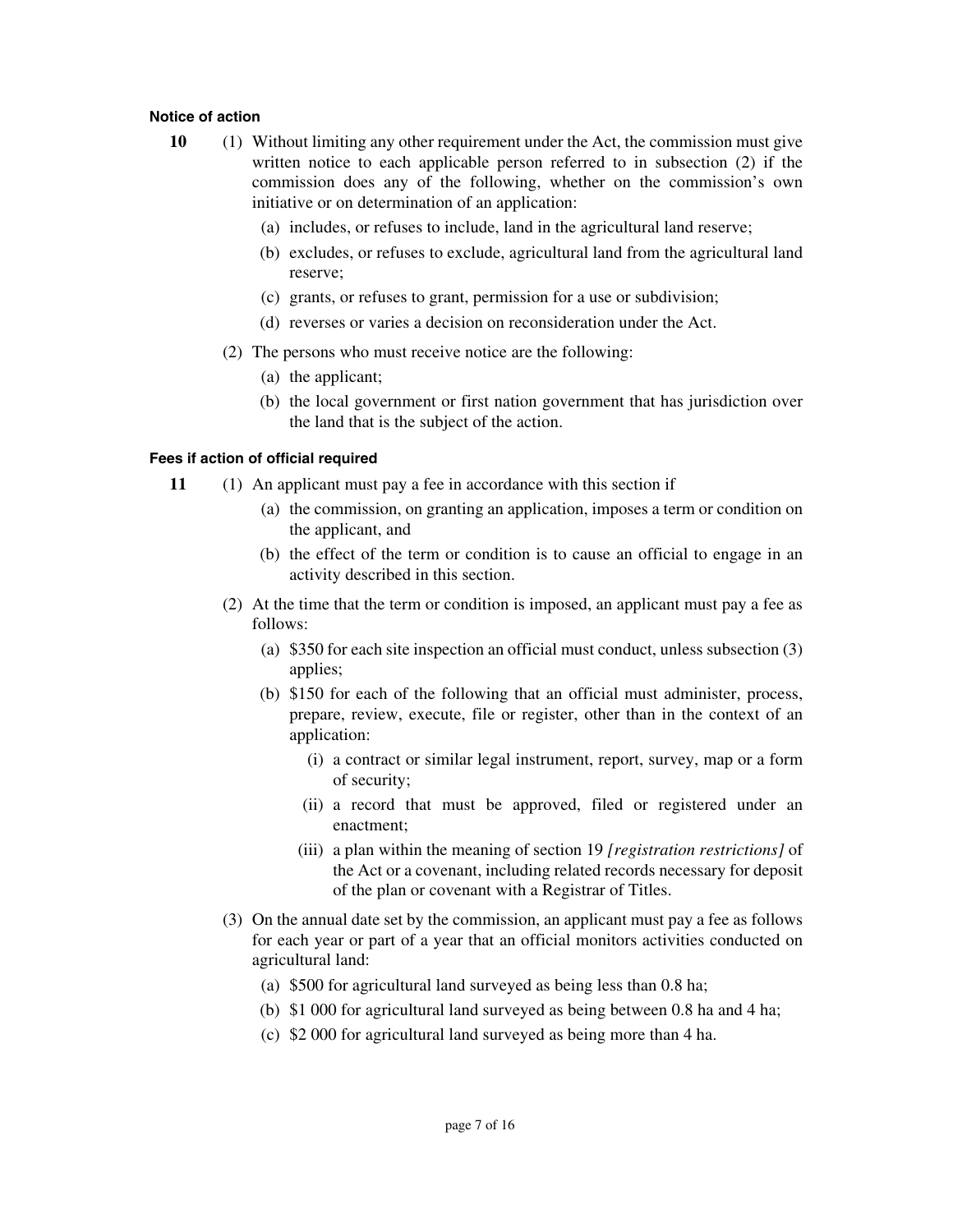#### **Publishing the status of applications**

- **12** (1) The commission must publish the following information in respect of each application:
	- (a) the date on which the application was received;
	- (b) in general terms, the intent of the application;
	- (c) the name of the applicant;
	- (d) the dates on which the commission began and completed its review of the application;
	- (e) the commission's determination and the reasons for it.
	- (2) For the purposes of subsection (1),
		- (a) publication must be on a website maintained by or on behalf of the commission, and
		- (b) published information must be kept current.

# **Division 2 – Commission Proposals and Local and First Nation Government Applications for Inclusion or Exclusion**

### **Proposals by commission**

- **13** If the commission is proposing on the commission's own initiative to include land in, or exclude agricultural land from, the agricultural land reserve, the commission must do all of the following:
	- (a) give notice of the proposal not less than 3 days and not more than 10 days before the date of the public hearing;
	- (b) give a copy of the proposal and supporting material to each local government or first nation government whose interests, the commission believes, will be affected by the application;
	- (c) post a sign, in a form and manner acceptable to the commission, on the land that is the subject of the application.

#### **Applications by local or first nation government applicants**

- **14** (1) If a local or first nation government applicant is applying to include land in, or exclude agricultural land from, the agricultural land reserve, the applicant must do all of the following:
	- (a) give notice of the application not less than 3 days and not more than 10 days before the date of the public hearing;
	- (b) give a copy of the application to the following:
		- (i) if the land that is the subject of the application is adjacent to an area over which a different local government or first nation government has jurisdiction, that different local government or first nation government;
		- (ii) each local government or first nation government whose interests, the local or first nation government applicant believes, will be affected by the application;
	- (c) include with the application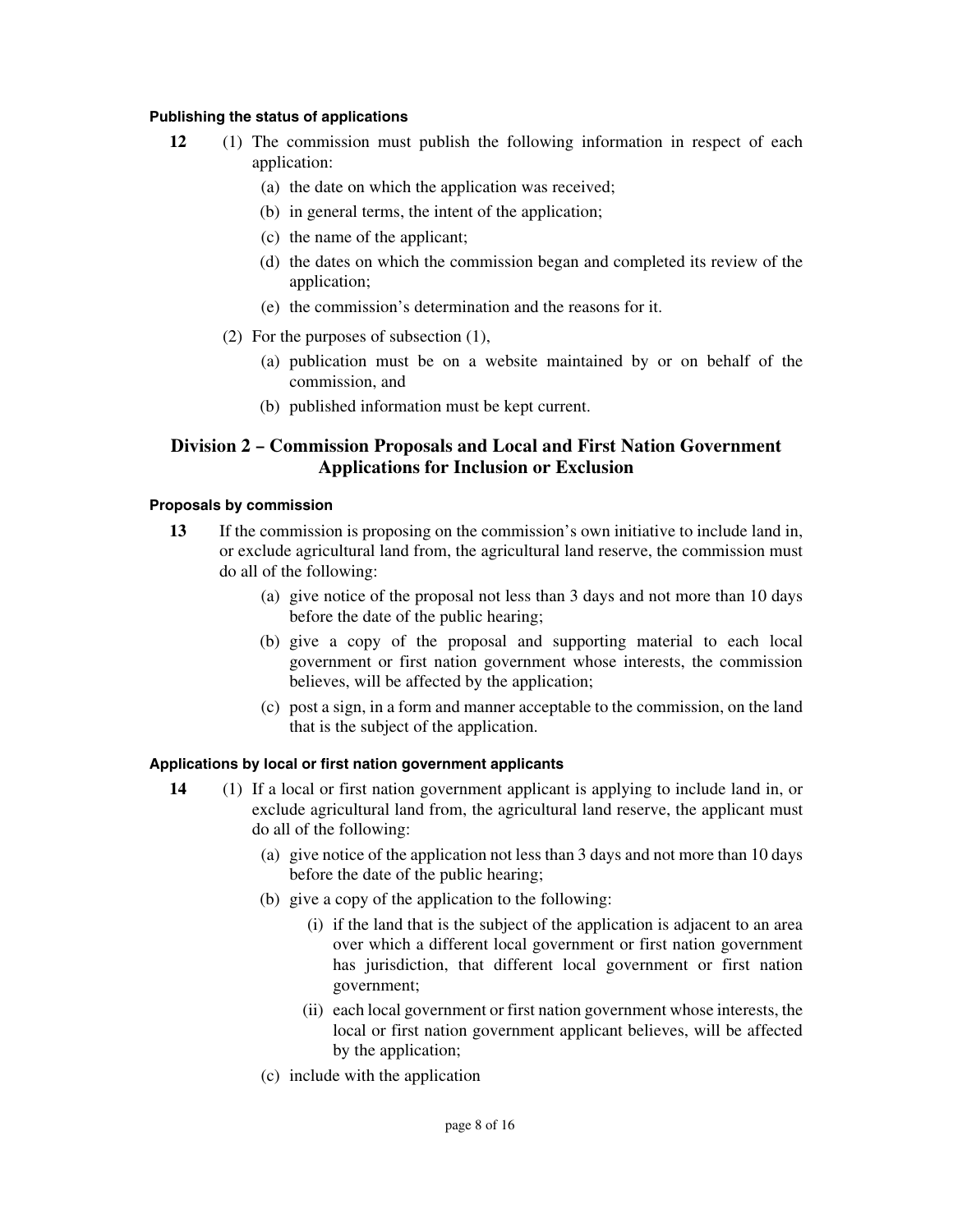- (i) a report of the public hearing and any additional public comments, and
- (ii) any other supporting material the commission may require;
- (d) post a sign, in a form and manner acceptable to the commission, on the land that is the subject of the application.
- (2) Despite subsection (1) (b), a local or first nation government applicant is not required to give a copy of an application to a first nation government referred to in paragraph (b) of the definition of "first nation government" in section 1 of the Act.

# **Notice of public hearing**

- **15** (1) A notice of a public hearing must be given in accordance with this section by
	- (a) the commission, in respect of a proposal on the commissions' own initiative to include land in, or exclude agricultural land from, the agricultural land reserve, and
	- (b) a local or first nation government applicant, in respect of an application by the applicant to include land in, or exclude agricultural land from, the agricultural land reserve.
	- (2) The notice must do all of the following:
		- (a) state the general intent of the proposal or application;
		- (b) identify the land affected, whether by using the legal description or by describing the land generally;
		- (c) state the date, time and place of the public hearing;
		- (d) state when and where a copy of the proposal or application may be inspected.
	- (3) The notice must be published as follows:
		- (a) publication must be in at least 2 issues of a newspaper within the meaning of the *Community Charter*;
		- (b) the newspaper must be circulated in the municipality, regional district or settlement lands within which the land that is the subject of the proposal or application is located;
		- (c) the last publication must be circulated not less than 3 days and not more than 10 days before the date of the public hearing.
	- (4) Despite subsection (3) of this section, if the requirements of that subsection are not practical, the commission or local or first nation government applicant, as applicable, may give notice in the same manner as a council may give notice under section 94 (4) and (5) of the *Community Charter*.

# **Division 3 – Public Body Applications for Exclusion**

# **Public body applicants**

**16** (1) An applicant to exclude agricultural land from the agricultural land reserve is a public body applicant if the applicant is the owner of the agricultural land and is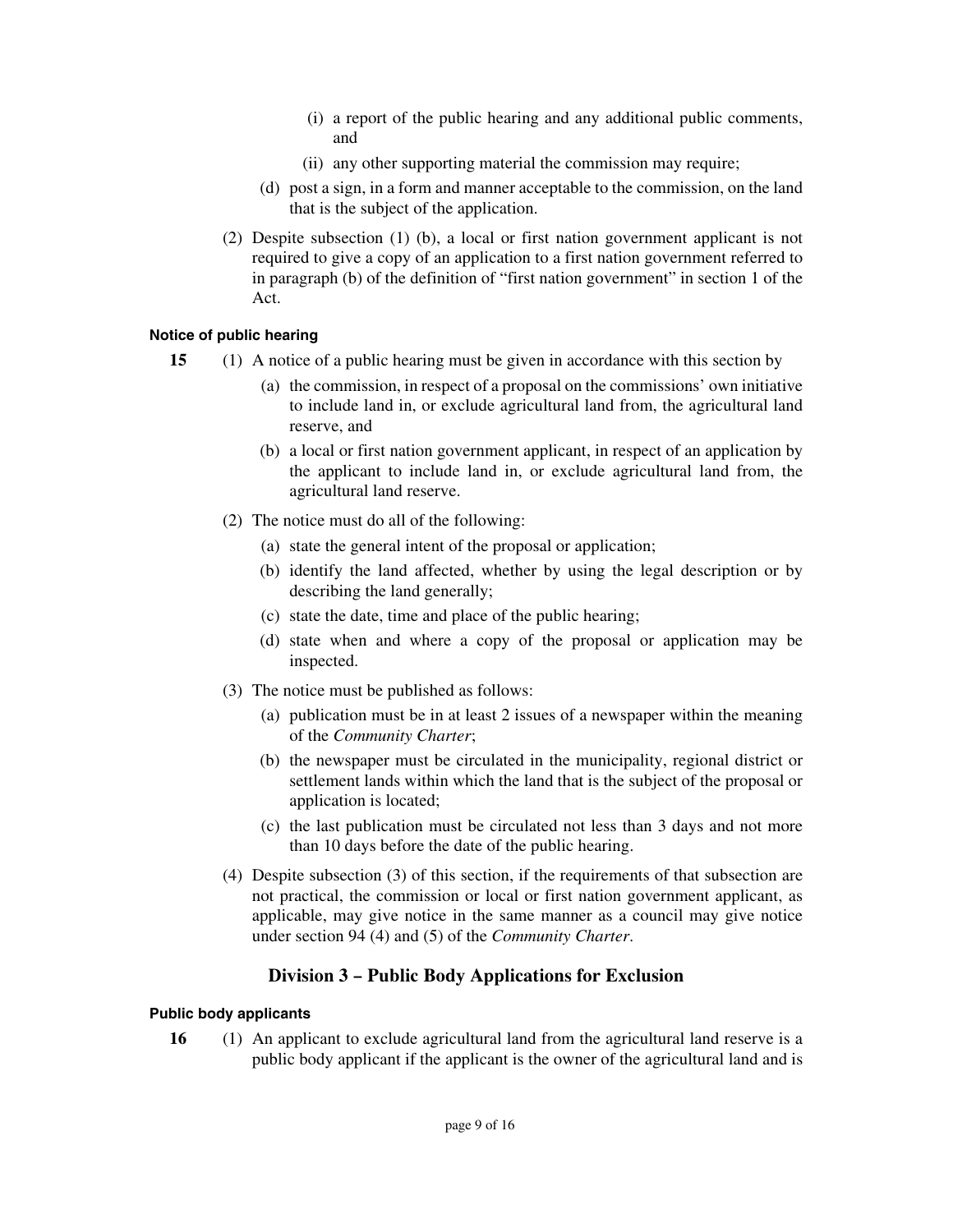- (a) the Province, a local government or a first nation government, or
- (b) a person or body listed in subsection (2).
- (2) The following are prescribed for the purposes of section 29 (1) (a) (ii) *[exclusion applications]* of the Act:
	- (a) a regional health board designated under section 4 (1) of the *Health Authorities Act*;
	- (b) an educational body within the meaning of the *Freedom of Information and Protection of Privacy Act*;
	- (c) an improvement district within the meaning of the *Local Government Act*;
	- (d) BC Transportation Financing Authority;
	- (e) British Columbia Housing Management Commission;
	- (f) British Columbia Hydro and Power Authority;
	- (g) South Coast British Columbia Transportation Authority;
	- (h) British Columbia Transit Corporation;
	- (i) Columbia Power Corporation.

#### **Exclusion applications by public body applicants**

- **17** If a public body applicant is applying to exclude agricultural land from the agricultural land reserve, the public body applicant must do all of the following:
	- (a) give notice of the application not less than 3 days and not more than 10 days before the date of the public hearing;
	- (b) give a copy of the application to any local government or first nation government that has jurisdiction over land that shares a common boundary with the agricultural land that is the subject of the application;
	- (c) include with the application a copy of the notice required under paragraph (a);
	- (d) post a sign, in a form and manner acceptable to the commission, on the land that is the subject of the application.

#### **Responses to exclusion applications**

- **18** (1) If a public body applicant receives a response to a notice given under section 17 (a) *[exclusion applications by public body applicants]*, the applicant must promptly forward the response to the local government or first nation government that has jurisdiction over the agricultural land that is the subject of the application.
	- (2) A local government or first nation government that receives a copy of an application under section 17 (b) may respond to the application by giving comments and recommendations to the local government or first nation government that has jurisdiction over the agricultural land that is the subject of the application.

#### **Public hearing and public information meeting**

**19** If a public body applicant is applying to exclude agricultural land from the agricultural land reserve,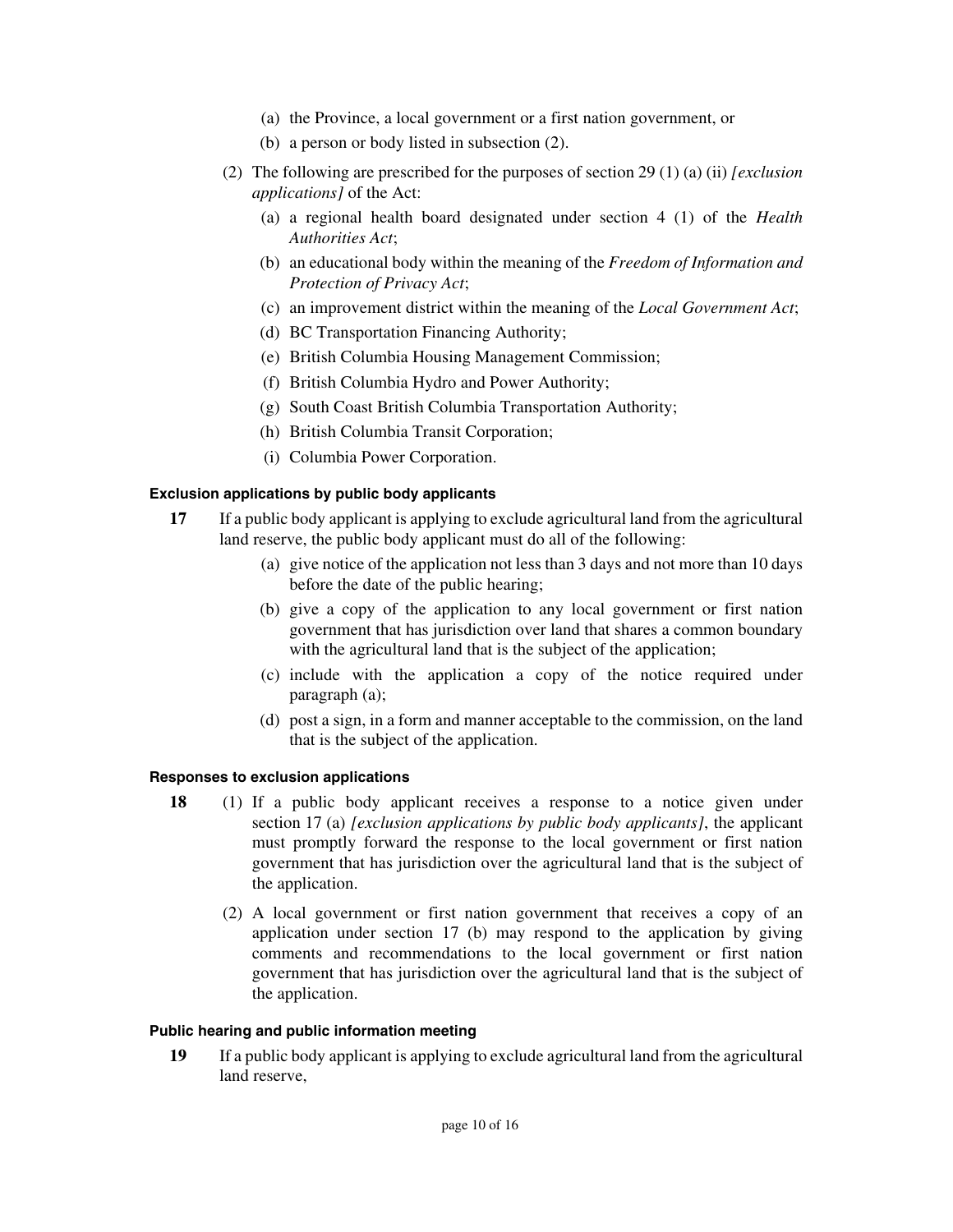- (a) the applicant must give notice of a public hearing in accordance with section 15 (2) to (4) *[notice of public hearing]* as if the applicant were a local or first nation government applicant, and
- (b) the commission, or the local government or first nation government that has jurisdiction over the agricultural land that is the subject of the application, may, in addition to the public hearing, hold a public information meeting with respect to that application.

# **Division 4 – Commission Meeting on Exclusion Application**

# **Commission meeting**

- **20** (1) The commission must do all of the following:
	- (a) hold a meeting to determine an exclusion application;
	- (b) not more than 30 days before the meeting, give written notice of the meeting to
		- (i) the applicant,
		- (ii) the local government or first nation government that has jurisdiction over the agricultural land that is the subject of the application, and
		- (iii) if the commission considers it advisable, each owner of agricultural land that shares a common boundary with, or is separated by a public road right of way from, the agricultural land that is the subject of the application;
	- (c) before the meeting, give notice to the applicant of the following:
		- (i) the information, if any, related to the application that will be considered at the meeting;
		- (ii) any new information that becomes available.
	- (2) At the meeting, the commission may do one or more of the following:
		- (a) hear representations from the applicant;
		- (b) accept written submissions or any other form of evidence, whether or not it would be admissible as evidence in a court of law;
		- (c) hear representations, evidence and opinions the commission considers relevant of
			- (i) any person present or represented at the meeting, and
			- (ii) the local government or first nation government that has jurisdiction over the agricultural land that is the subject of the application.

#### **Evidence presented at meeting**

- **21** (1) This section applies if
	- (a) evidence is presented at a meeting of the commission held to determine an exclusion application, and
	- (b) a statement or summary of that evidence has not been given to the applicant before the meeting.
	- (2) If the applicant is present at the meeting, the commission may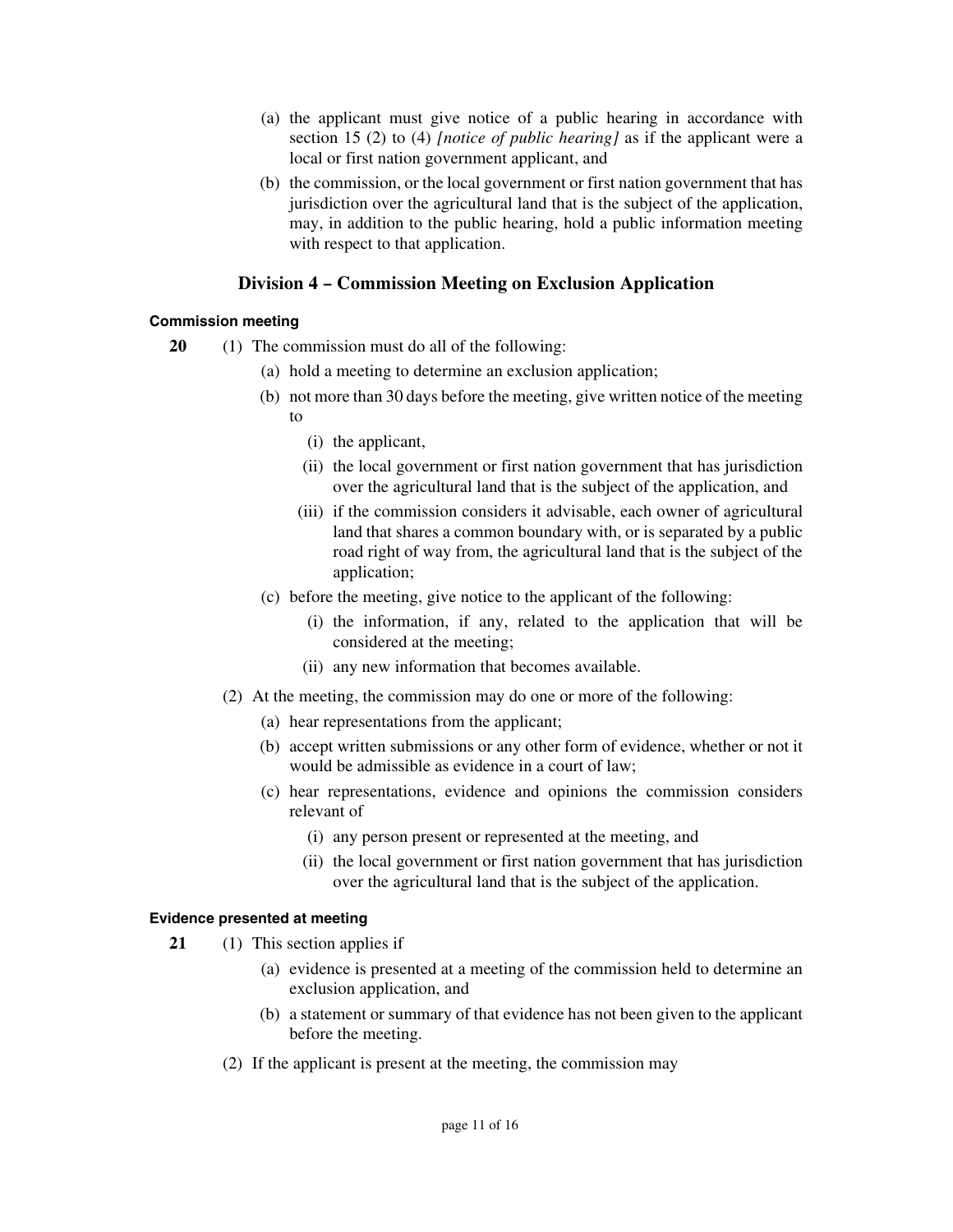- (a) hear further representations in respect of the evidence, or
- (b) adjourn the meeting to enable the applicant to answer the evidence.
- (3) If the applicant is not present at the meeting, the commission must notify the applicant personally or by registered or electronic mail of
	- (a) the evidence, and
	- (b) the date by which the additional evidence may be answered.

# **Division 5 – Other Applications**

#### **Transportation and utility use applications**

- **22** (1) For the purposes of section 34 (1) (d) *[local government or first nation government review not required]* of the Act, an application for any of the following uses must, unless the use is permitted under the Agricultural Land Reserve Use Regulation, be filed directly with the commission:
	- (a) construction for the purpose of widening an existing road right of way;
	- (b) construction of a road within an existing right of way;
	- (c) construction of any of the following:
		- (i) a new road, railway or recreational trail;
		- (ii) a new forest service road under the *Forest Act*;
		- (iii) a utility corridor use;
		- (iv) a sewer or water line other than for ancillary utility connections;
	- (d) a new use of an existing right of way for a recreational trail.
	- (2) If the applicant is not the owner of the agricultural land that is the subject of the application, the applicant must give notice of the application to the owner within the period stated by the commission.

#### **Fill placement applications**

**23** The commission must reject an application for permission to place fill on agricultural land if the fill to be placed includes any of the materials referred to in section 36 *[prohibited fill]* of the Agricultural Land Reserve Use Regulation.

# **PART 4 – GENERAL**

# **Division 1 – Commission Members and Duties**

#### **Definition**

**24** In sections 25 *[residency information]* and 26 *[determining residency in administrative region]*, **"director"** means the director of the office of the government that is responsible for the recruitment and recommendation of candidates for appointments to all Crown corporations, agencies, boards and commissions.

#### **Residency information**

- **25** (1) A person is a resident of an administrative region if the person
	- (a) is a citizen or permanent resident of Canada,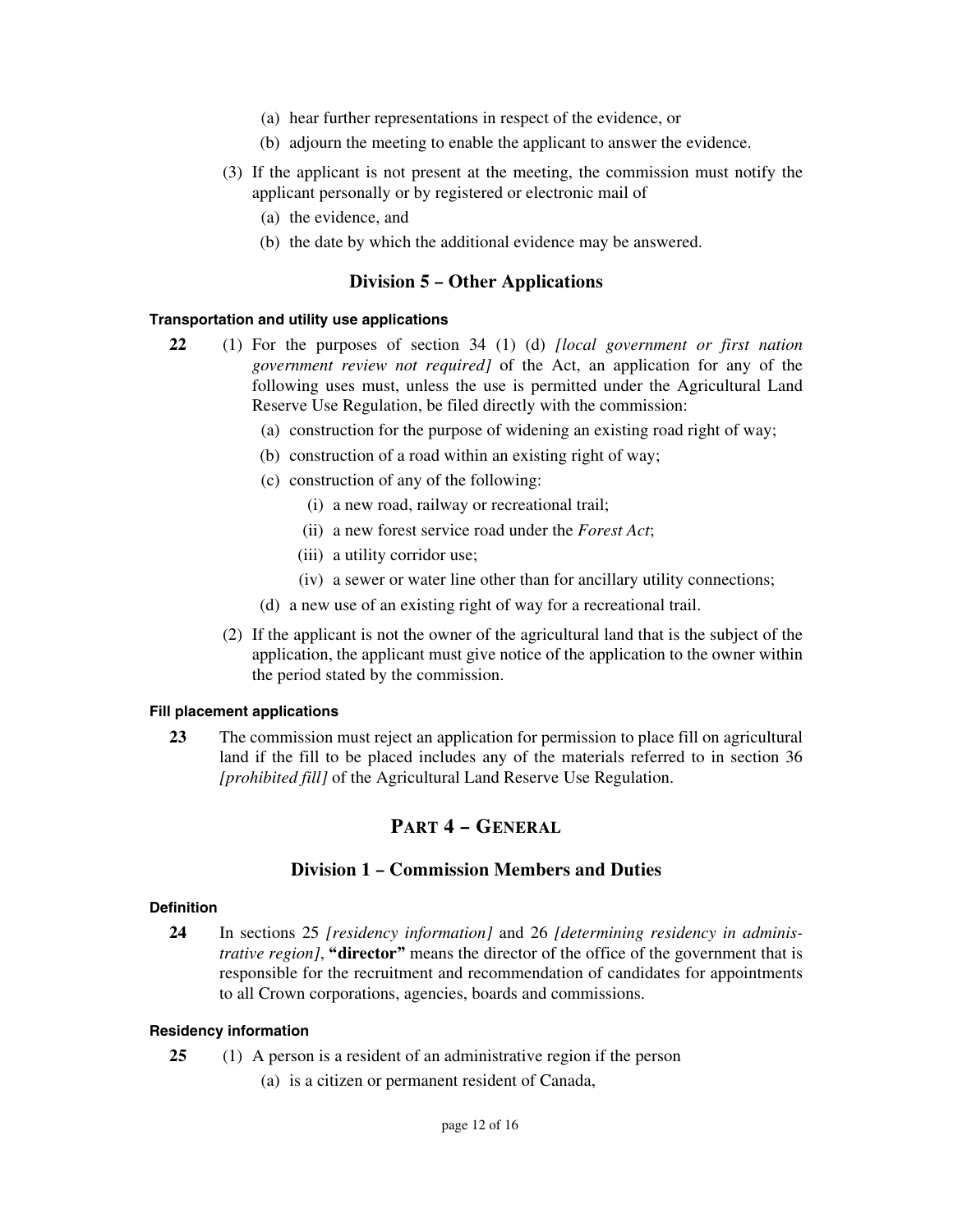- (b) resides in the administrative region, and
- (c) intends to return to the administrative region when absent.
- (2) A person seeking to be appointed as a member of the commission must do all of the following:
	- (a) identify to the director, in writing,
		- (i) the administrative region of which the person is a resident, and
		- (ii) either the regional district in which the person is a resident or, if the person resides in the area referred to in section 4 (b) of the Schedule to the Act, that area;
	- (b) provide supporting evidence for the purpose of subsection (1).
- (3) The director may request additional supporting evidence to that provided under subsection  $(2)$  (b).

#### **Determining residency in administrative region**

- **26** (1) If the director is satisfied that a person seeking to be appointed as a member of the commission is a resident of the administrative region identified by the person under section 25 (2) (a) (i) *[residency information]*, the director must provide confirmation of that fact and the information provided under that section to
	- (a) the Lieutenant Governor in Council, in the case of a person seeking to be appointed as chair of the commission, and
	- (b) the minister, in any other case of a person seeking to be appointed as a member of the commission.
	- (2) Confirmation by the director that a person is a resident of an administrative region must be in writing and is final and binding.

#### **Mapping of agricultural land reserve boundaries**

- **27** The commission must ensure that
	- (a) the agricultural land reserve boundary is represented on maps using technology, standards and security procedures the commission considers appropriate, and
	- (b) a map referred to in paragraph (a) is updated as soon as reasonably practicable after becoming aware that the agricultural land reserve boundary is not accurately represented on the map.

#### **Reports to minister**

- **28** The commission must submit to the minister reports as follows:
	- (a) before June 30 of each year, an annual report that includes information respecting the financial operation of the commission and a financial statement
		- (i) showing the commission's financial operations for the 2 preceding financial years, and
		- (ii) prepared in accordance with generally accepted accounting principles and the accounting policies and practices established by Treasury Board;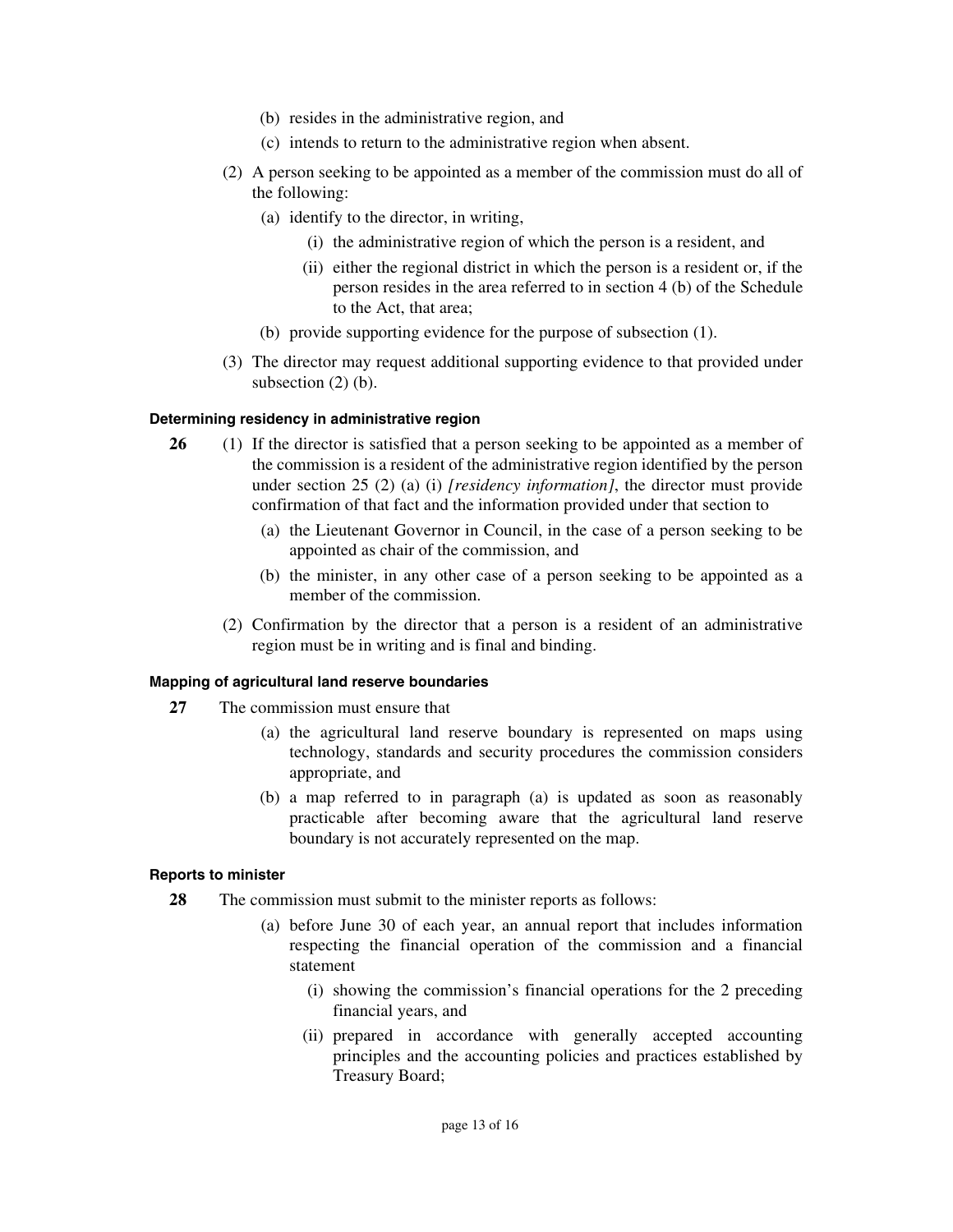- (b) on request of the minister, a report that includes the following information with respect to the period specified by the minister:
	- (i) information specified by the minister respecting the administration of the Act by the commission and the expenditure of the budget allocated to the commission;
	- (ii) information respecting expenditures in relation to specific budget allocations.

#### **Publishing reports**

- **29** (1) Subject to subsection (2) of this section, the commission must publish on a website maintained by or on behalf of the commission a report submitted under
	- (a) section 44 *[report and recommendations respecting matters referred to the board]* of the Act, and
	- (b) section 28 *[reports to minister]* of this regulation, no earlier than 60 days and not later than 90 days after submitting the report.
	- (2) The minister may direct the commission not to publish any part of a report that, in the opinion of the minister, contains information that would be protected from disclosure under Division 2 of Part 2 of the *Freedom of Information and Protection of Privacy Act*, whether the information relates to the commission or to the government.

# **Division 2 – Enforcement**

### **Penalties for contraventions**

- **30** (1) The chief executive officer must consider all of the following before levying a penalty against a person for contravening the Act, the regulations or an order of the commission:
	- (a) the gravity and magnitude of the contravention;
	- (b) whether the contravention was deliberate, repeated or continuous;
	- (c) whether there has been any contravention of a similar nature by the person;
	- (d) whether the person derived an economic benefit from the contravention;
	- (e) the person's cooperativeness and efforts to correct the contravention;
	- (f) the degree to which the contravention detrimentally affected or impaired the agricultural capability of agricultural land or its suitability for farming.
	- (2) The maximum penalty which the chief executive officer may levy is as follows:
		- (a) for any single contravention, \$100 000;
		- (b) for a subsequent contravention, double the amount of the penalty levied for the first contravention.

# **Notice of action**

**31** (1) In this section, **"action"** means a determination or an order made, or a penalty levied, under section 50 *[stop work order]*, 52 *[determinations and remediation orders]* or 54 (1) *[penalties levied by chief executive officer]* of the Act.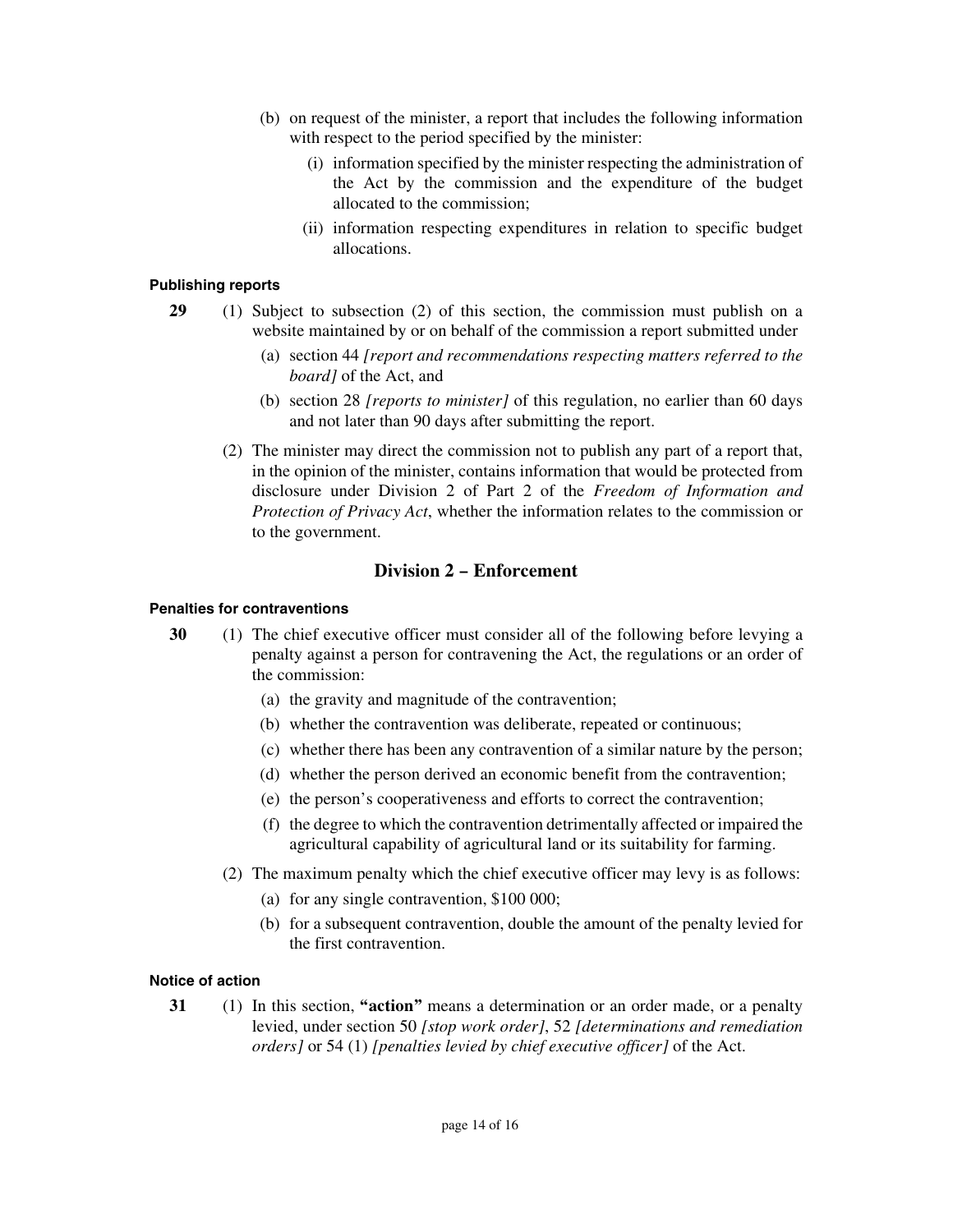- (2) An official who takes an action must give notice of the action to the person against whom it is taken.
- (3) If the chief executive officer levies a penalty against a person for contravening the Act, the regulations or an order of the commission, the chief executive officer must set out all of the following in the notice:
	- (a) the nature of the contravention;
	- (b) the amount of the penalty;
	- (c) the date by which the penalty must be paid;
	- (d) a description of the person's right to appeal the penalty.

#### **Giving a notice of action**

- **32** (1) An official who is required to give notice under section 31 (2) *[notice of action]* must give the notice by one or more of the following means:
	- (a) personally;
	- (b) by registered mail sent to the person's last known address;
	- (c) by electronic mail sent to the person's last known electronic mail address;
	- (d) by posting the notice at a conspicuous location on the agricultural land that is the subject of the notice.
	- (2) Notice is deemed to have been received by the person who is the subject of the notice as follows:
		- (a) if sent in accordance with subsection (1) (b), on the 14th day after deposit with Canada Post unless the person actually received the notice before that day;
		- (b) if sent in accordance with subsection  $(1)$  (c), as follows:
			- (i) as provided for under section 18 (2) of the *Electronic Transactions Act*;
			- (ii) despite subparagraph (i), no later than 96 hours after the notice was sent.

# **Division 3 – Other Matters**

#### **Service and receipt of notice and records generally**

- **33** Except as otherwise set out in this regulation,
	- (a) if the commission is required to give a notice under the Act, the commission may determine the form and manner of giving the notice, and
	- (b) if a person other than the commission is required to give a notice under the Act, the person must do so in a form and manner acceptable to the commission.

#### **Notice of statutory right of way**

**34** (1) For the purposes of section 18.1 (3) *[notice of statutory right of way]* of the Act, the form issued by the commission to the applicant under subsection (2) of this section, confirming that the commission received notice in accordance